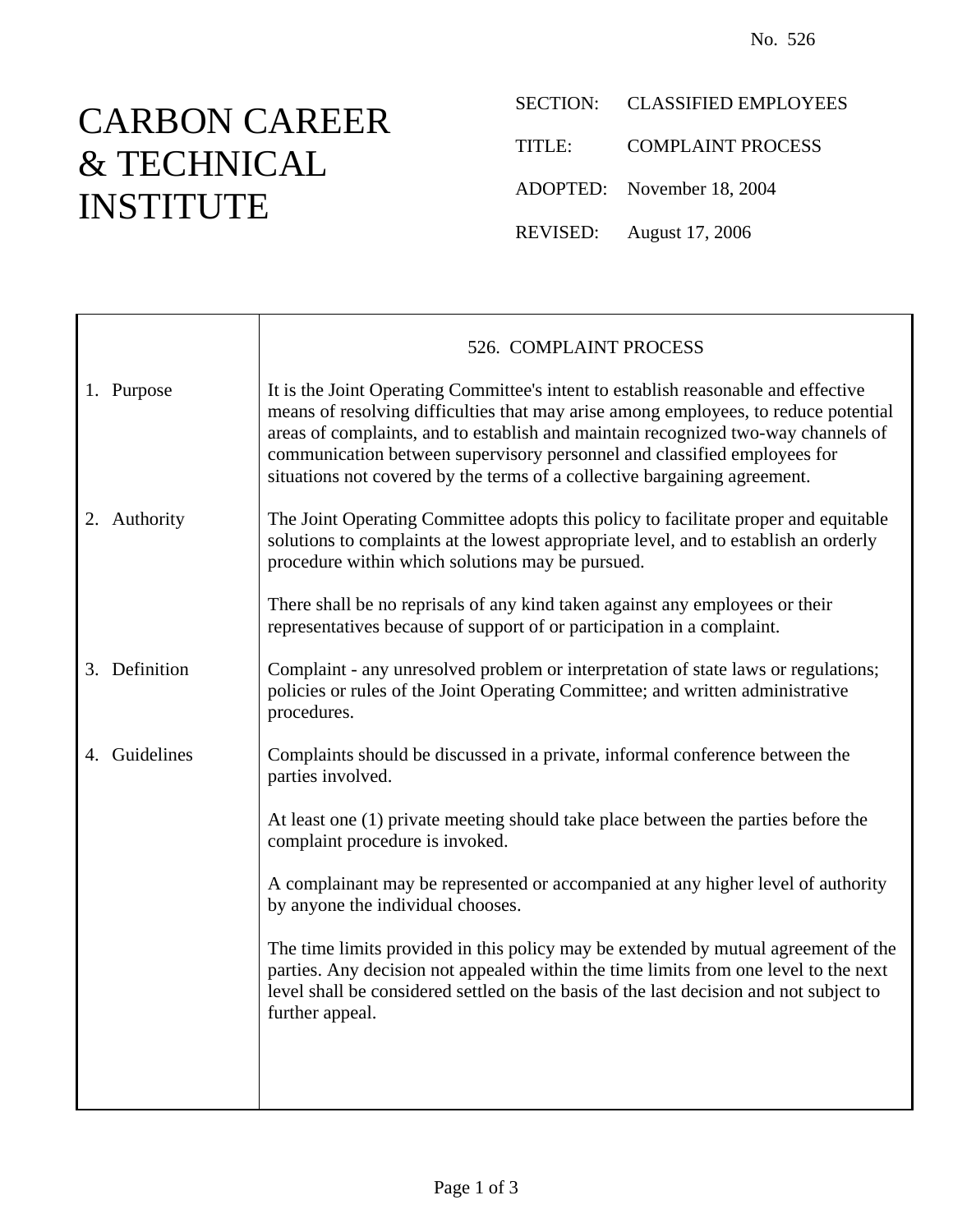| Level One - Building Principal                                                                                                                                                                                                                                                       |
|--------------------------------------------------------------------------------------------------------------------------------------------------------------------------------------------------------------------------------------------------------------------------------------|
| Within seven (7) days after the occurrence giving rise to the complaint, and<br>following an informal discussion as outlined, the complainant must present his/her<br>complaint in writing to the principal.                                                                         |
| This statement shall be a clear, concise expression of the complaint and the rule,<br>policy or law for which there is an alleged violation, circumstances on which the<br>complaint is based, person(s) involved, decision rendered at the private conference<br>and remedy sought. |
| Copies of this statement may be sent to any individuals who were present.                                                                                                                                                                                                            |
| Within five (5) days the principal shall communicate the decision in writing to the<br>employee. If the principal does not respond within the time limit, the complainant<br>may appeal to the next level.                                                                           |
| Either party to the complaint shall have the right to request a personal conference in<br>order to resolve the problem. Either party may request the presence of one (1)<br>conferee.                                                                                                |
| Level Two - Administrative Director                                                                                                                                                                                                                                                  |
| Within five (5) days after receiving the decision of the administrator at Level One,<br>the complainant may appeal the decision to the Administrative Director/designee.                                                                                                             |
| This written statement shall include a copy of the original complaint, the decision<br>rendered, the name of the appellant's conferee, if any, and a clear concise statement<br>of the reasons for the appeal on the decision.                                                       |
| The Administrative Director or designee shall investigate the complaint, giving all<br>persons who participated in Level One a reasonable opportunity to be heard.                                                                                                                   |
| Within seven (7) days after delivery of the appeal, the Administrative Director or<br>designee shall submit a decision in writing, together with the supporting reasons, to<br>the complainant and the administrators involved.                                                      |
| Either party in the appeal may request a personal conference within the above time<br>limits. If the decision has not been rendered within the time limits, the complainant<br>may appeal to the next level.                                                                         |
|                                                                                                                                                                                                                                                                                      |
|                                                                                                                                                                                                                                                                                      |
|                                                                                                                                                                                                                                                                                      |